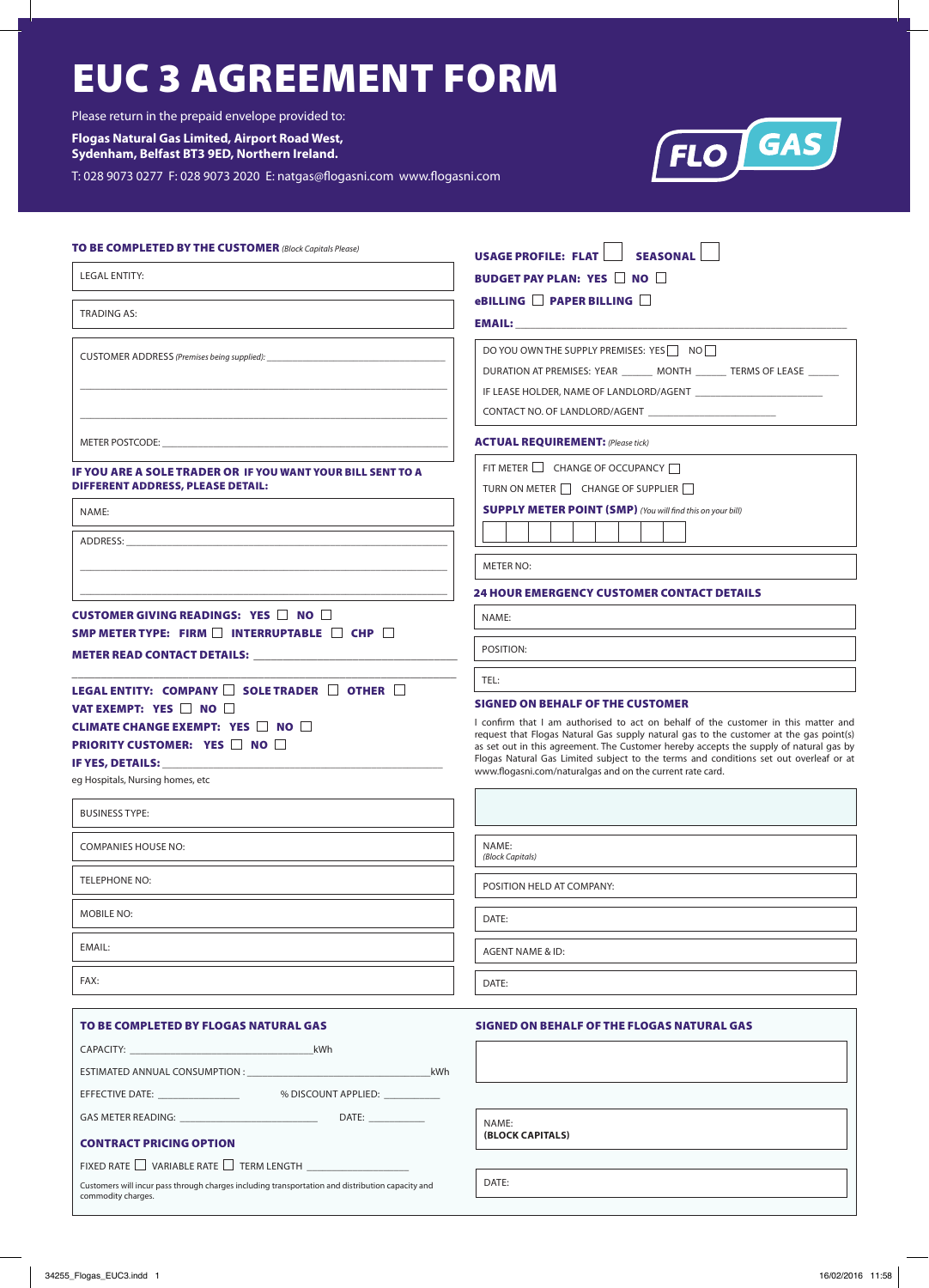## FLOGAS NATURAL GAS LIMITED TERMS AND CONDITIONS

This Agreement shall consist of the completed and signed Customer Agreement Form and these general terms and conditions for the supply of gas by Flogas Natural Gas Limited (company number NI622648), whose registered office is at Airport Road West, Sydenham, Belfast, BT3 9ED, for Customers (as defined below) using more than 732,000 kWh of gas per year. These have been drawn up within the legislative and regulatory framework of Northern Ireland.

#### **TERMS AND CONDITIONS OF GAS SUPPLY**

The Company agrees to sell and the Customer agrees to buy Gas (as defined below), all subject to and in accordance with these terms and conditions.

It is agreed as follows:

### **1 DEFINITIONS;**

In this document:

1.1 **'Agreement'** has the meaning given in condition 2.4 below.

1.2 **'Authority'** means the Northern Ireland Authority for Utility Regulation.

1.3 **'Calorific Value'** means the energy content of the Gas supplied, measured in megajoules per cubic metre.

1.4 **'Company', 'We', 'Us', 'Our'** means Flogas Natural Gas Limited (company number NI622648) acting in its capacity as the supplier of Gas or its successors or assigns.

1.5 **'Customer Agreement Form'** means Our EUC 3 agreement form in relation to Our supply of Gas signed by You

1.6 **'Customer', 'You', 'Your'** means the person, persons or entity who enters into this Agreement with Us for the supply of Gas and the person taking the supply at the Supply Address (in each case whether owner or occupier). If more than one person enters into this Agreement, then each person shall be jointly and severally liable to Us.

1.7 **'Deemed Contract'** means, as between a supplier and a consumer, a contract for the supply of gas to have been made under section 12 of the Energy Act (Northern Ireland) 2011.

1.8 **'Effective Date'** means the date when the conditions set out in condition 2.1 are either satisfied (or waived in writing by Us).

1.9 **'Enabling Legislation'** means the laws, regulations and rules regulating the supply of Gas in Northern Ireland, including the Gas (Northern Ireland) Order 1996, the Energy (Northern Ireland) Order 2003 and the Energy Act (Northern Ireland) 2011, relevant European directives and/or regulations, the Network Code and the Licence (as each may be amended or re-enacted from time to time).

1.10 **'Fixed Price Gas Commodity'** means, in respect of each calendar month during a Fixed Gas Commodity Price Supply Period, the fixed gas commodity price for that calendar month as set out in Schedule 1 Part B or in any other Fixed Price Gas Commodity Contract.

1.11 **'Fixed Price Gas Commodity Contract'** means a contract which has been offered by Us to You specifying specific monthly commodity prices for a specified Supply Period, and which has been accepted by You within the terms of the offer.

1.12 **'Fixed Price Gas Commodity Supply Period'** means the term of a Fixed Price Gas Commodity contract entered into with You

1.13 **'Fixed Term'** has the meaning given to it in condition 4.3 below.

1.14 **'Gas'** means natural gas.

1.15 **'Last Resort Supply Direction'** means a direction given by the Authority to a supplier of Gas

requiring it to make available a supply of Gas to premises previously supplied by another supplier. 1.16 **'Licence'** means the licence(s) issued to Us by the Authority for the supply of Gas in Northern Ireland.

1.17 **'Meter'** means the device fitted to record the Gas You use and also includes any associated equipment.

1.18 **'Meter Tampering'** means any unauthorised use of the Meter and/or other equipment installed at the Supply Address or other property in connection with the supply of Gas to the Supply Address and/or other tampering with the supply of Gas to the Supply Address.

1.19 **'Network Code'** means that document so described and published by a Network Operator by virtue of the Network Operator's licence.

1.20 **'Network Emergency'** means circumstances that in the reasonable opinion of the Network Operator:

(a) Constitute a significant risk to the safety of the System or any part of the System; or

(b) Constitute a significant risk to the safe conveyance of Gas through the System; or

(c) Mean that the Gas conveyed by the System is at such a pressure or of such quality as to constitute, when supplied to premises, a danger to life or property.

1.21 **'Network Operator'** means the organisation which operates the pipeline system which forms the gas distribution network We use.

1.22 'Party' means You or Us.

1.23  **'Pass Through Charges'** means all third party levies, costs, charges, taxes, duties or levies wholly or partly relating to supply and transportation of Gas to the Supply Premises or which We are otherwise entitled or required to pass through to You.

1.24 **'Start Date'** means the date on which Gas is made available to You from Us at the Supply Address.

1.25 **'Supply Address'** means the property owned or occupied by You to which We supply Gas. 1.26 **'System'** means the distribution pipeline system owned by the Network Operator for the conveyance of Gas as authorised in the Network Operator's licence.

1.27 **'Variable Gas Commodity Price'** means in respect of a calendar month, the variable gas commodity price for that calendar month calculated in accordance with the formula in Part A of Schedule 1

1.28 **'Your Side of the Meter'** means the pipe work from the outlet of the Gas Meter into the Supply Address.

#### **2 SUPPLY OF GAS**

2.1 Our obligation to supply Gas to the Supply Address is conditional upon:

(a) Us having the requisite authorisation under the Enabling Legislation;

(b) Us agreeing to accept Your request for supply whether such request is (i) set out in an application form or written contract or by telephone or online application with Us or the Network Operator; or (ii) evidenced by Your use of Gas supplied by Us at the Supply Address;

(c) the Supply Address being connected to the System;

(d) all necessary equipment and apparatus being installed and/or available at the Supply Address; and

(e) a satisfactory credit check report being completed by Us, if necessary (as determined at Our absolute discretion).

2.2 These terms and conditions shall have effect from the Effective Date

2.3 Prior to the Effective Date, We may require You to:

(a) pay any previous outstanding charges owed by You to Us;

(b) pay any outstanding charges owed by You to any previous supplier of Gas to You at the Supply Address or any other address;

(c) provide Us with a Meter reading;

(d) pay a connection charge (where applicable); and/or

(e) provide a reasonable deposit by way of security for future payments.

2.4 The terms and conditions set out in this document and the Customer Agreement Form (if any) are the agreement between You and Us for supplying Gas for use at the Supply Address (the **"Agreement"**). For the avoidance of doubt, this Agreement shall also apply to Customers who are

supplied Gas by Us under a Deemed Contract.

2.5 If We already supply You with Gas at the Supply Address the Agreement replaces any previous agreement for supply with Us.

2.6 Ownership, risk and title to the Gas supplied passes to You at the outlet of the Meter. 2.7 We can refuse to supply You under this Agreement or require You to stop using Your Supply where:

(a) an agreement to supply Gas to the Supply Address already exists;

(b) Your existing Gas supplier, where applicable, or any other person, prevents Us from supplying You;

(c) Your supply has been disconnected by Us and there is no obligation on Us to resume supply; (d) You are in breach of any condition of this Agreement;

(e) We have reason to believe that supply may result in danger to life and/or property including as a result of Meter Tampering or other interference with the supply or equipment:

(f) We are required or entitled to by the Department of Enterprise, Trade & Investment, the Authority, the Network Operator or under any Enabling Legislation;

(g) Metering arrangements and/or equipment provided are unacceptable to Us;

(h) You have refused to accept Our payment terms which may include a security deposit; or (i) You have not provided to Our satisfaction proof of Your identity or any other information reasonably required by Us in connection with the supply of Gas.

2.8 Where You already have an agreement with an existing supplier of Gas for the supply of Gas to the Supply Address, you hereby authorise us to provide any notice of termination to your existing supplier of Gas on your behalf in accordance with the terms of your existing agreement. You also irrevocably appoint us as your attorney to execute and deliver all documents and to do all such things that are be necessary to give effect to the termination of your existing agreement.

2.9 We are not responsible for any faults in the Meter or other equipment connected thereto that is fitted or supplied by any previous supplier of Gas.

#### **3 CEASING OCCUPANCY OF THE SUPPLY ADDRESS**

3.1 If You are ceasing occupancy of the Supply Address You may terminate this Agreement by providing Us with at least 48 hours' notice.

3.2 If You fail to provide Us with at least 48 hours' notice in accordance with condition 3.1 or You have not provided Us with the Meter reading on the day You ceased to occupy the Supply Address, You shall be liable for all charges relating to the supply of Gas at the Supply Address until the first to occur of the following:

(a) the date from which the next occupier of the Supply Address requires a Gas supply; (b) the date of the next Meter reading obtained by Us; or

(c) the 28th day after You notify Us that You have ceased to occupy the Supply Address in accordance with Your termination rights under this Agreement.

#### **4 PRICE AND PAYMENT**

4.1 The gas commodity price to be paid by You to Us for natural Gas supplied within a given calendar month shall be the "Variable Gas Commodity Price" as calculated in accordance with Part A of Schedule 1 unless You have entered into a Fixed Price Gas Commodity Contract or we have agreed with you any specified commodity price including any introductory offer.

4.2 Where You have entered into a "Fixed Price Gas Commodity Contract" the gas commodity price to be paid by You to Us for Natural Gas supplied shall be the Fixed Price Gas Commodity price agreed with you and referred to in Part B of Schedule 1. Where you have entered into a Fixed Price Gas Contract with Us you may not terminate the contract during the term of the Fixed Price Gas Commodity Contract. Following expiry of any Fixed Pprice Gas Commodity Contract your price will automatically revert to the Variable Gas Commodity Price unless you have entered into a further Fixed price Gas Commodity Contract.

4.3 From time to time, We may offer promotional tariffs for certain periods of time. If we have entered into such a promotional tariff arrangement with You whereby either

(i) You are receiving a fixed % discount on the "Variable Gas Commodity Price" and the period of the discount ("Fixed Term") has been communicated to You at the outset; or

(ii) You are paying a fixed promotional price per kWh for a Fixed Term, then no further notice will be given on the expiry of that Fixed Term and on expiry of the Fixed Term you shall be automatically charged the "Variable Gas Commodity Price".

4.4 In addition to gas commodity price payments for Natural Gas pursuant to Clauses 4.1, 4.2 and 4.3 You will also pay Us for transportation, shrinkage gas charges, fixed costs, operating costs and any other costs or charges specified by Us (the "Other Charges"). The categories of the Other Charges are those set out in Schedule 2. Third party Transportation costs are pass through charges and may be changed from time to time.

4.5 All prices and charges set out in this agreement are exclusive of VAT ,CCL and any other Government taxes or levies. In addition to the charges payable hereunder, You shall pay Us all amounts due in relation to VAT, CCL and any other Government taxes or levies, such charges to be included on your bill. 4.6 The volume of Gas supplied (if any) by Us shall be measured in cubic metres but shall be charged for in units of kilowatt hours. The measurement shall be converted to kilowatt hours (kWh) by the application of Our standard method of calculation using the average of the daily Calorific Value of the Gas supplied and (if applicable) a correction factor for temperature and pressure. The register of the Meter shall be prima facie evidence of the amount of Gas supplied. You must ensure that the Meter is easily accessible to Us and/or Our agents if a Meter read is required by Us.

4.7 If: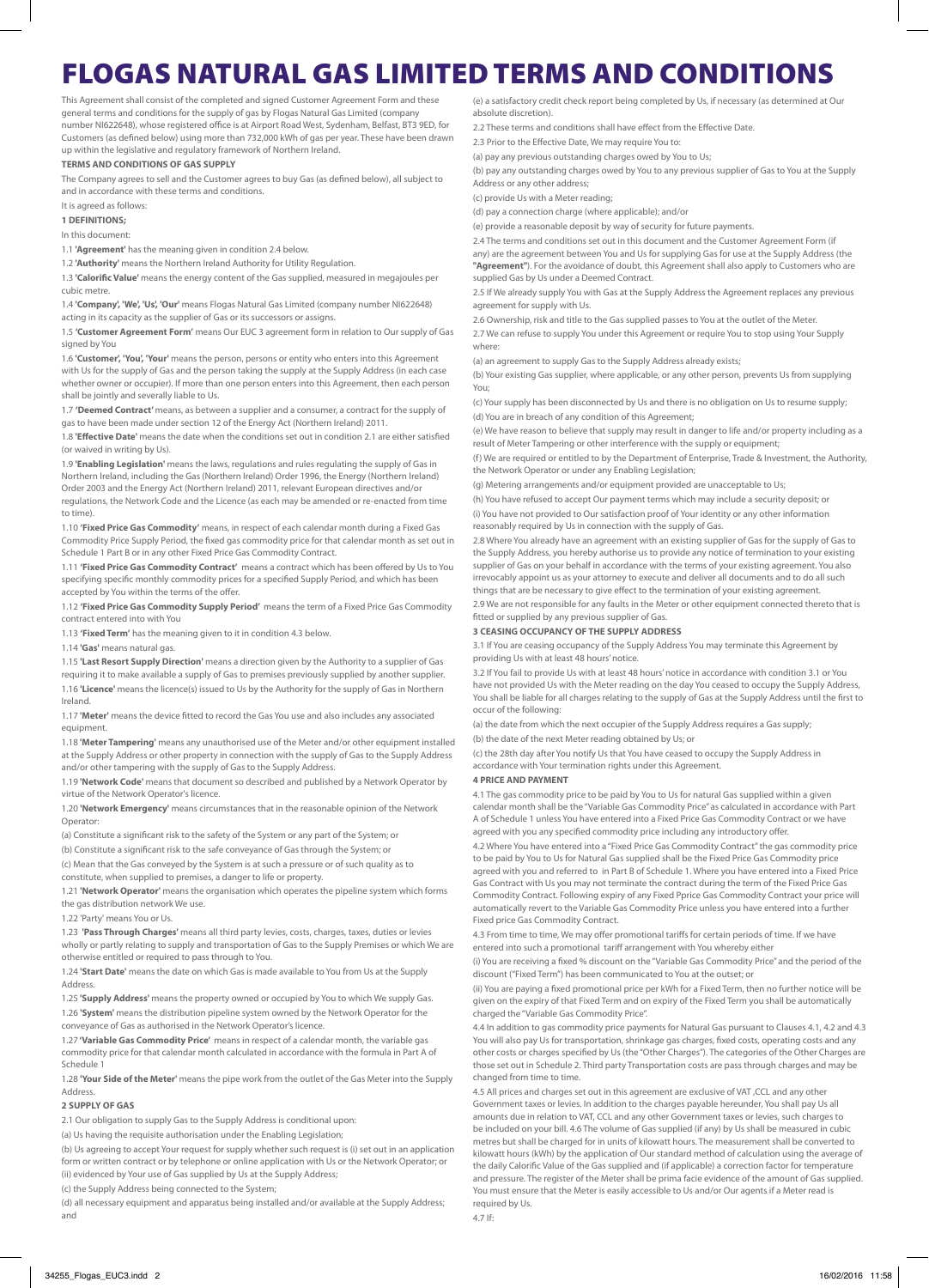(a) We do not have an actual Meter reading including (without limitation) as a result of the Meter Tampering, theft of a Meter, damage to a Meter or the Meter being inaccessible; or (b) The Meter is found to be recording inaccurately; or

(c) in error We and/or Our agents read the Meter incorrectly or attribute a Meter reading to You

where such Meter actually records Gas supplied to a third party customer, We shall, in Our absolute discretion, base Your bill on a reasonable estimate of the amount of Gas You may have used. Our estimate of Your Gas charges shall take into consideration all relevant information available to Us and, if necessary, We shall adjust the bill at the following Meter reading. 4.8 In relation to the Gas supplied pursuant to this Agreement You must pay Value Added Tax (and any other applicable tax or duties imposed upon Us in relation to such supply).

4.9 We may also charge You for Our reasonable costs that are not set out in Schedule 1 . These include (but are not limited to) the following:

(a) additional charges for the Meter and other metering equipment at the Supply Address and/ or any other property on which is located equipment connected with the supply to the Supply Address. This equipment shall remain the property of the Network Operator, unless You have purchased it and obtained written consent for such purchase from the Network Operator; and/or

(b) disconnecting or reconnecting Your supply provided that, in circumstances where You are switching to another supplier, the disconnection costs reflect Our actual costs of disconnecting the

Supply Address and do not represent a charge imposed on You by Us for You changing supplier; and/or

(c) any breach by You of Your obligations under this Agreement including, but not limited to, any action or costs (including Our legal costs) incurred by Us in recovering unpaid charges and interest payable in accordance with 4.12(a); and/or

(d) any attendance by appointment at the Supply Address, by Us or any of Our agents, or failure by You to attend an agreed appointment; and/or

(e) costs associated with Meter Tampering by You or any other person howsoever caused, including (without limitation) the costs of repairing or replacing the tampered Meter and the costs of all Gas obtained from Us without charge as a result of the Meter Tampering; and/or

(f) all internal and external costs associated with theft, loss, damage or other interference to equipment (whether by You or any other person, howsoever caused) including (without limitation) (i) the costs of a new Meter or other relevant equipment; and (ii) the costs of installation and/or connection of a new Meter or equipment; and/or (iii) the costs of repair to damaged Meters and/or equipment; and/or

 (g) a reasonable administrative charge in connection with any of the actions taken by Us or Our agents in accordance with this condition 4.9; and/or

(h) all applicable Pass Through charges including any reasonable costs that We are charged for processing credit or debit card payments made by You.

4.10 We shall render periodic bills which shall identify the charges payable. Our charges for Gas supplied and/or all other costs recoverable under this Agreement must be paid within 14 days of the date of the relevant bill.

4.11 You shall pay Us by direct debit unless We agree that an alternative payment method is acceptable. You agree to make such arrangements as may be necessary to ensure that You pay using the method specified by Us from time to time.

4.12 If You fail to pay any amount when due:

(a) interest will be payable on overdue payments at the rate of 3% per year above Northern Bank Limited's base lending rate in force from time to time. Interest shall be calculated from the date which is 7 days following the date on which the overdue payment became payable, to the date on which it is paid in full. We may also add reasonable charges to Your next invoice or statement to recover Our costs and external costs We incur in trying to recover any overdue payments including (without limitation) a reasonable administrative charge and any third party fees reasonably incurred; and/or

(b) We may require You to change the method by which You pay for Your Gas; and/or (c) We may require a reasonable security deposit; and/or

(d) We may give You notice of Our intention to terminate this Agreement in accordance with condition 7.6 (a) (i) and to arrange to disconnect Your supply.

4.13 Any budget pay plans agreed between the Parties are subject to our review and may be amended or terminated at our absolute discretion.

4.14 You agree to pay any outstanding charges transferred or assigned to Us by Your previous gas supplier together with any reasonable administration charge as notified by Us to You.

#### **5 WARRANTIES**

5.1 You warrant that You are the owner or occupier of the Supply Address and that You have the power and authority to permit, grant and provide the matters referred to or contemplated by the Agreement including, but not limited to, securing any required consents, planning permissions, wayleaves or building warrants in respect of the Supply Address and/or other property relevant for supply to the Supply Address.

5.2 You warrant that You will take care to ensure that the Meter and other equipment installed at the Supply Address or other relevant property in connection with supply to the Supply Address is not damaged, stolen, subjected to Meter Tampering or otherwise interfered with, in each case whether by You or any other person, whether deliberately or accidentally and whether with or without Your knowledge and/or consent.

#### **6 CONNECTION**

6.1 Any quotation We give You for connection to the System (which may include an allowance) is valid only for 28 days from issue and applies only to the Supply Address.

6.2 Where the Supply Address is not connected to the System and We agree to assist You with connection to the System, We will endeavour to arrange connection within 15 working days. If it is not possible to connect the Supply Address within 15 working days We will notify You of the reason. 6.3 Where the Supply Address is connected to the Gas network, We will start supplying Gas under

this Agreement by no later than 15 working days after the Effective Date, unless:

(a) You request that the supply starts from a later date; or

(b) the registered supplier for the Supply Address objects to the transfer of responsibility for the supply of Gas to Us; or

(c) there are other circumstances beyond Our control which prevent Us from starting to supply on that date.

6.4 The constituents of Gas supplied under the terms of this Agreement shall be in accordance with the quality standards identified from time to time in the Enabling Legislation. It shall be Your responsibility to assess and review the suitability of Gas for Your specific purposes and for use with specific equipment, uses and processes.

6.5 The condition in this clause 6.5 shall only apply to business customers consuming more than

32,000 kilowatt hours per annum. Gas will normally be supplied to the Meter at a pressure of 21 mbar, but at Your request and subject to availability, Gas may be supplied at an elevated pressure. On completion of the supply installation, We will notify You of the correction factor We will apply to the volume of Gas recorded by the Meter for billing purposes. We do not guarantee the continued availability of elevated pressure in excess of the standard 21 mbar. The facility of a supply of Gas at elevated pressure may be withdrawn by Us on providing a minimum of 3 months' notice to You. **7 TERMINATION AND SUSPENSION**

7.1 This Agreement shall continue in force until otherwise terminated in accordance with the provisions of this condition 7.

7.2 This Agreement shall terminate:

(a) automatically from the date that a Last Resort Supply Direction, given to an alternative supplier of Gas supplier takes effect in relation to the Supply Address, provided that the Fixed Term has expired;

(b) within 28 days after You have notified Us in writing of Your intention to transfer to an alternative Gas supplier, provided that any Fixed Term has expired;

(c) in the circumstances set out in condition 4.12(d); and/or

(d) in circumstance other than those set out in condition 7.2 (a) to (c) above, on the 28th day after You have confirmed in writing that You wish the Agreement to terminate, provided always that any Fixed Term has expired.

For the avoidance of doubt You cannot terminate the Agreement during any Fixed Term. 7.3 In the event that this Agreement is terminated by either Party during the Fixed Term or pursuant

to condition 7.7, you shall be obliged to pay us a termination fee of £250. 7.4 On termination You shall be entitled (upon written request to Us) to receive all consumption data

relating to the supply of Gas to You at the Supply Address up to the date of termination. You shall receive a final bill of Our charges within 6 weeks of the termination date. The applicable termination fee shall be included on your final bill in accordance with condition 7.3.

7.5 Failure by You to provide Us with the notice required by condition 7.2 shall render Your notice ineffective and You shall remain liable for all charges and costs arising under this Agreement until the date of termination including where the Gas supply was not used by You but by a third party. 7.6 (a) We may by written notice to You immediately terminate this Agreement (in whole or in part) and/or disconnect Your supply if:

(i) You fail to pay any amount due to Us by the date upon which such amount was due;

(ii) You are due to pay Us a security deposit pursuant to clause 4.12 and We have not received it; (iii) We have specified the payment method You should use to make payments under this Agreement and You do not use this specified method;

(iv) Where the Network Operator instructs Us to do so or has cut off supply;

(v) We are entitled to refuse to supply You under this Agreement in the circumstances set out at condition 2.7;

(vi) We give You 28 days prior notice of Our intention to so terminate this Agreement; or (vii) In the event that there are circumstances out of Our control which prevent Us from supplying Gas to You.

(b) In the event that We terminate this Agreement pursuant to condition 7.6(a) We shall be entitled to recover Our reasonable charges incurred in discontinuing the supply and Our debt recovery costs.

7.7 This Agreement may be terminated by Us with immediate effect if You are in breach of any condition herein or other trading terms with Us or if the Licence is revoked or Our duty to supply is restricted. In such circumstances We shall be entitled to disconnect Your supply and recover Our reasonable charges and costs incurred in discontinuing the supply together with any amounts due and owing by You to Us as at the date of termination.

7.8 The expiry or termination of this Agreement shall not affect the accrued rights of either Party prior to such expiry or termination.

#### **8 SAFETY**

8.1 Escape of Gas

Where You suspect that there is any escape of Gas (or any equipment is damaged which may result in an escape of Gas) You shall immediately notify the Network Operator's emergency service on telephone number 0800 002 001, or such other number as is notified to You.

8.2 Misuse of Gas

You shall at all times use Gas in a proper, sensible and safe way and You shall not do anything which interferes with the supply to You or to any other person.

8.3 Abuse of Equipment

You shall not in any way tamper with, misuse or damage the Meter, or any other pipes or apparatus or equipment installed by the Network Operator or Us.

#### 8.4 Maintenance of Equipment

You are responsible for any pipes, pipe work and appliances on Your Side of the Meter and shall ensure that all such equipment is adequately maintained. You shall ensure that any person You employ to carry out any work in relation to Your Side of the Meter is Gas Safe qualified and registered or a member of a body approved to carry out such work. We give no warranty, express or implied, as to the adequacy, safety or other characteristics of any gas pipes and other apparatus, appliances or devices used or to be used in connection with the supply and use of Gas on Your Side of the Meter.

#### **9 EMERGENCIES**

9.1 The Parties acknowledge that We may be required by (amongst others) the Department of Enterprise, Trade & Investment, the Authority or the Network Operator to disconnect or cease supply at the Supply Address or take such other action as required for any reason of System security or to comply with any requirement of applicable law or regulation and the Parties agree that the Company shall not have any liability in respect of any loss or damage arising as a result. Supply may be disconnected by Us or any other duly empowered person, or by Our or their duly authorised officers or agents were permitted or required by law or any relevant licence, code or agreement. We may make a charge to reconnect Your supply.

9.2 Should We be required to disconnect, interrupt or discontinue supply to the Supply Address, as a result of a Distribution Constraint or an Emergency Event, You shall refrain from using Gas immediately upon being notified by Us that You should do so.

9.3 You shall comply with all requests by Us or the Network Operator for the purpose of: (a) Averting or reducing danger to life or property; or

(b) Securing the safe transportation of Gas through the System and for maintaining the safety of the System itself.

#### **10 FORCE MAJEURE**

10.1 In this condition "Force Majeure" means any event or circumstance beyond the control of the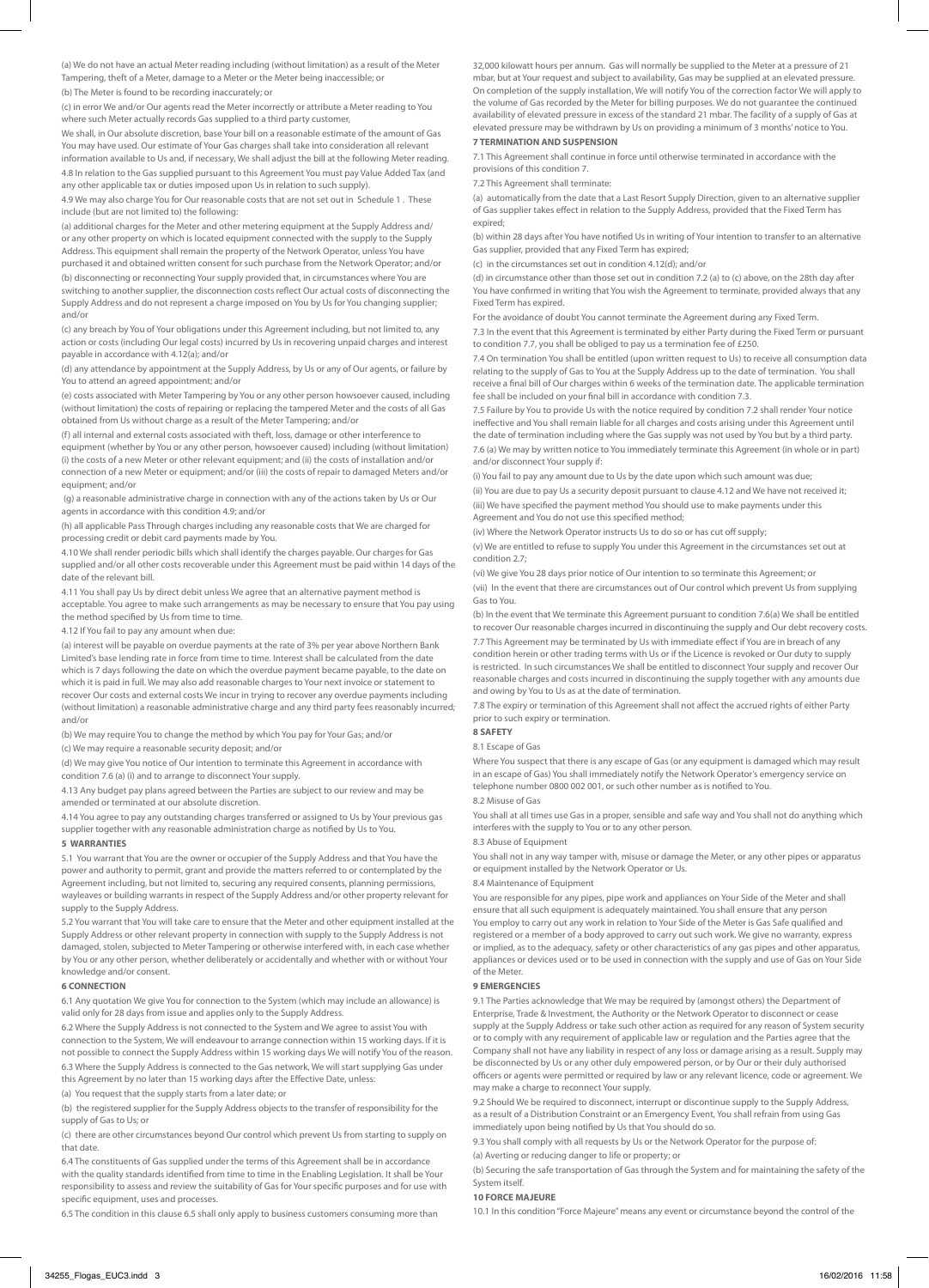Party concerned and which, notwithstanding the exercise by it of reasonable diligence and foresee, that Party was or would have been unable to prevent or overcome. Without limitation to the

generality of this condition 10.1, it is acknowledged that any event or circumstance that qualifies as Force Majeure under a Party's connection or transportation contract with the Network Operator (or another Network Operator) shall be deemed to be Force Majeure hereunder.

10.2 If either Party is by reason of Force Majeure rendered unable wholly or in part to carry out any of its obligations under this Agreement, then the Party affected shall be released from its obligations hereunder to the extent to which they are affected by Force Majeure and for the period during which those circumstances exist, provided that:

(a) the Party seeking relief under this condition 10.2 shall advise the other Party as soon as practicable by notice in writing of the Force Majeure together with its estimate of the likely effect of the Force Majeure on its ability to perform its obligations and of the likely period of such Force Majeure having regard to the matters referred to in condition 10.2(b);

(b) the Party affected shall use all reasonable endeavours to terminate the circumstance of Force Majeure if and to the extent reasonably practicable and with all reasonable speed and at reasonable cost; but nothing in this proviso shall limit Our absolute in relation to the settlement of any labour dispute constituting circumstances of Force Majeure; and

(c) The Parties acknowledge that Force Majeure shall not release any Party from any obligation to pay amounts due under this Agreement.

#### **11 LIABILITY**

#### 11.1 Each Party agrees and acknowledges that:

(a) subject to condition 11.2, We shall not be liable to You for loss arising from any breach of this Agreement, other than for loss directly resulting from such breach and which, at the date of this Agreement was entered into, was reasonably foreseeable as likely to occur in the ordinary course of events as a result of such breach in respect of physical damage to the property of either Party; and (b) subject to condition 11.1 (a), We shall not be liable to You for any breach of this Agreement

or liable to You in contract, tort (including negligence and breach of statutory duty) statute or otherwise for any indirect, consequential, economic or financial loss, or loss of business opportunity or goodwill or any loss arising from Your liability to any third party (except as provided by 11.3 (a)). 11.2 The amount or amounts for which one Party may be liable to the other pursuant to condition 11.1(a) in respect of any event or circumstance or series of events constituting or resulting in a breach of a provision of this Agreement shall not exceed £100,000.

#### 11.3 Nothing in this Agreement:

(a) excludes or limits a party's liability to the other for death or personal injury resulting from that party's negligence; or

(b) affects Your legal rights as a consumer.

#### **12 ACCESS TO THE SUPPLY ADDRESS**

12.1 You shall allow Us, the Network Operator or any duly empowered person, or Our or their duly authorised officers or agents, safe access to the Supply Address where permitted or required by law or any relevant licence, code or agreement (including this Agreement).

12.2 You shall allow Us, the Network Operator or any duly empowered person, or Our or their duly authorised officers or agents safe access to the Supply Address, without charge, to enable Us to operate this Agreement in accordance with its terms and conditions, including access for the following purposes:

(a) when Your property is being connected, for the installation of equipment, Meter, pipes and other apparatus and/or to take such other action which We or the Network Operator consider to be necessary for You to be connected to a Gas supply;

(b) at any reasonable time, for the purposes of reading, inspecting, installing, operating, maintaining, repairing, replacing, testing, removing or carrying out any other services in relation to the meter or any other equipment which has been installed or is to be installed for the purpose of supplying Gas to the Supply Address;

(c) at any reasonable time to remove, inspect or re-install any gas Meter or install any substitute gas Meter or for the purposes of disconnecting or removing any damaged gas Meter or equipment; (d) at any reasonable time, for the purposes of ascertaining the register of any Gas Meter;

(e) at any time, to disconnect the Gas supply for the purpose of averting imminent danger to persons or property or securing the safety of the network or the safe conveyance of Gas thereby, or where otherwise entitled to disconnect pursuant to this Agreement;

(f) at any time to undertake maintenance and emergency works for the purpose of meeting operational or legal requirements; or

(g) at any time where authorised by the Enabling Legislation to disconnect the Supply Address or where connection is no longer required in respect of premises or the equipment and/or Meter has not been used in a vacant property for a reasonable period.

12.3 Where metering equipment connected with the supply to the Supply Address is located on any property other than the Supply Address, You shall with effect from the Start Date procure that We, the Network Operator or any duly empowered person, or Our or their duly authorised officers or agents are at all times permitted safe access to such property, without charge and without notice, to enable Us to operate this Agreement in accordance with its terms and conditions, including access for the purposes set out in this condition 12.

#### **13 ASSIGNMENT**

We shall be entitled to assign, transfer, charge or otherwise encumber all or part of Our rights and obligations under this Agreement and shall be able to transfer Our rights and obligations under this Agreement to a company who is entitled to supply Gas to the Supply Address. You may not assign, transfer, charge or otherwise encumber all or part of Your rights under this Agreement without Our prior written consent.

#### **14 NOTICES**

14.1 Any notices We are required or wish to give You under this Agreement shall be accepted by You as properly given if delivered by hand or sent by prepaid post to Your Supply Address or such other address as You may notify Us should be used. Any notices You are required or wish to give to Us under this Agreement shall be accepted by Us as properly given if delivered or sent to Our registered office or such other address as We may notify You should be used.

14.2 Any notice served in accordance with condition 14.1 above shall be deemed to have been received:

(a) If delivered by hand, at the time of delivery; or

(b) If delivered by prepaid post, on the third working day following the day of posting.

#### **15 WAIVER**

15.1 No waiver of any default or delay in enforcing rights under this Agreement by Us or by You shall be construed as a waiver of any rights or remedies.

**16 CHANGES TO THIS AGREEMENT**

We may change the terms and conditions of this Agreement by giving You twenty one (21) days notice and updated copies of this Agreement shall be provided to You upon request. If You object to the change(s) You must send written notification to Us within the twenty one (21) days notice period. If You so notify Us of an objection the change will not be effected and this Agreement will terminate twenty one (21) days after the receipt of Your objection. In the event that We do not receive any notice of Your objection within the specified period, the change(s) shall be effective without any further notice or confirmation.

#### **17 USE OF INFORMATION**

17.1 Information You provide or that We hold about You may be used by Us, Our other group companies or Our employees and/or agents or other partners:

(a) To identify You when You make enquiries or to contact You through mail, telephone or other electronic means;

(b) To help administer any accounts, services and products provided by Our group of companies now or in the future;

(c) For market research and analysis or for demonstrating and testing computer systems; (d) To help Us, or other companies in Our group of companies, prevent and detect crime, fraud, money-laundering or loss; and

(e) To inform You about services and products which may be of interest to You,

and You hereby consent to Us using Your information and details for these purposes.

17.2 We may monitor or record telephone calls for security purposes or to monitor or improve Our customer standards of service or to help prevent or detect fraud.

17.3 We may obtain searches about You from credit reference agencies. We and/or that credit reference agency may retain a record of any credit checks and details of Your account and such details may be passed to other organisations, including debt collection agencies, to allow Us and/or them to access further applications by You or for Our or their debt tracing, debt collection and fraud prevention purposes. This includes tracing those who have moved and are in default.

17.4 Where applicable, You agree that We can obtain the information from Your previous supplier that will enable Us to take over Your supply.

17.5 Where applicable and where We are advised that You owe any debt to Your previous supplier(s) You permit Us to contact Your previous supplier(s) for details of the debt You owe. Where We are advised that another Gas supplier has received a request to supply Gas to the gas Supply Address, We may provide all information reasonably required by that Gas supplier including Your personal details, Your customer records and details of any debt You owe Us.

17.6 Where applicable, You consent to Us making contact with Your current or former landlord or tenant for the purposes of establishing dates of occupation and Gas usage.

17.7 In circumstances where You have provided false or inaccurate data and fraud is suspected, We may provide Your data to appropriate credit reference and fraud prevention agencies and law enforcement agencies including the Police and HMRC.

17.8 If You wish to obtain a copy of the data held about You on Our systems please write to Our Data Protection Officer at 40-48 Airport Road West, Belfast, BT3 9ED.

17.9 We may require payment of a fee prior to processing any request made under condition 17.8. **18 COMPLAINTS**

#### 18.1 If You are dissatisfied with any aspect of Our service please write to the Customer Service Manager, Flogas Natural Gas Limited, 40-48 Airport Road West, Belfast, BT3 9ED. Our aim is to resolve complaints to the satisfaction of Our customers. However, if having followed Our complaints procedure which will be provided to You on request and which are available on Our website, You remain dissatisfied You may wish to contact:

(a) The Consumer Council by post at The Consumer Council, 116 Holywood Road, Belfast, BT4 1NY or by telephone on 0800 121 6022 or by e-mail at complaints@consumercouncil.org.uk; or

(b) in respect of billing disputes where the Consumer Council has not been able to resolve the complaint to Your satisfaction, the Authority by post at The Utility Regulator, Queens House, 14 Queen Street, Belfast, BT1 6ED (or such other contact details as may be notified on the Authority's website). 18.2 Full details of Our policy regarding the compensation and refund arrangements that apply where We fail to meet the service quality levels as may be in force from time to time are available on Our website at www.flogasni.com/naturalgas

#### **19 ILLEGALITY**

19.1 If at any time any provision of this Agreement shall be found by any court or administrative body of competent jurisdiction to be invalid, illegal or unenforceable, such invalidity, illegality or unenforceability shall not affect the other provisions of this Agreement which shall remain in full force and effect.

19.2 If any provision of this Agreement is so found to be invalid, illegal or unenforceable but would be valid, legal or enforceable if some part of the provision were deleted, the provision in question shall apply with such modifications as may be necessary to make it valid, legal or enforceable. **20 THIRD PARTY RIGHTS**

20.1 The parties do not intend that any term of this Agreement shall be enforceable solely by virtue of the Contracts (Rights of Third Parties) Act 1999 by any person who is not a Party to this Agreement.

#### **22 LAW OF NORTHERN IRELAND**

22.1 This Agreement and any non-contractual disputes arising in connection with this Agreement shall be governed by and construed in accordance with the law of Northern Ireland. The courts of Northern Ireland shall have exclusive jurisdiction in respect of such matters.

Flogas Natural Gas Ltd

### (Effective from 1st October 2014)

**SCHEDULE 1 Gas Commodity Price**

A. I f you have not entered into a Fixed Price Gas Commodity Contract in respect of a calendar month, you will be charged the Variable Price Gas Commodity price for that calendar month, calculated as follows:

The Average of the ICE NBP futures settlement prices for Month M over the last 5 trading days in the prior month M-1, expressed in pence per therm.

B. If you have entered into a Fixed Price Gas Commodity Contract in respect of a calendar month, you will be charged the Fixed Gas Commodity price for that calendar month set out in such Fixed Price Gas Commodity Contract.

### **SCHEDULE 2 - Other Charges**

Transportation Capacity and Commodity – Charges based on kWh consumed.

Distribution Capacity and Commodity - charges based on kWh consumed and annual Capacity. Supply charge in p/kWh to incorporate recovery of;

• Moffat fees • UK transportation costs • Swing Premium • Supply Margin